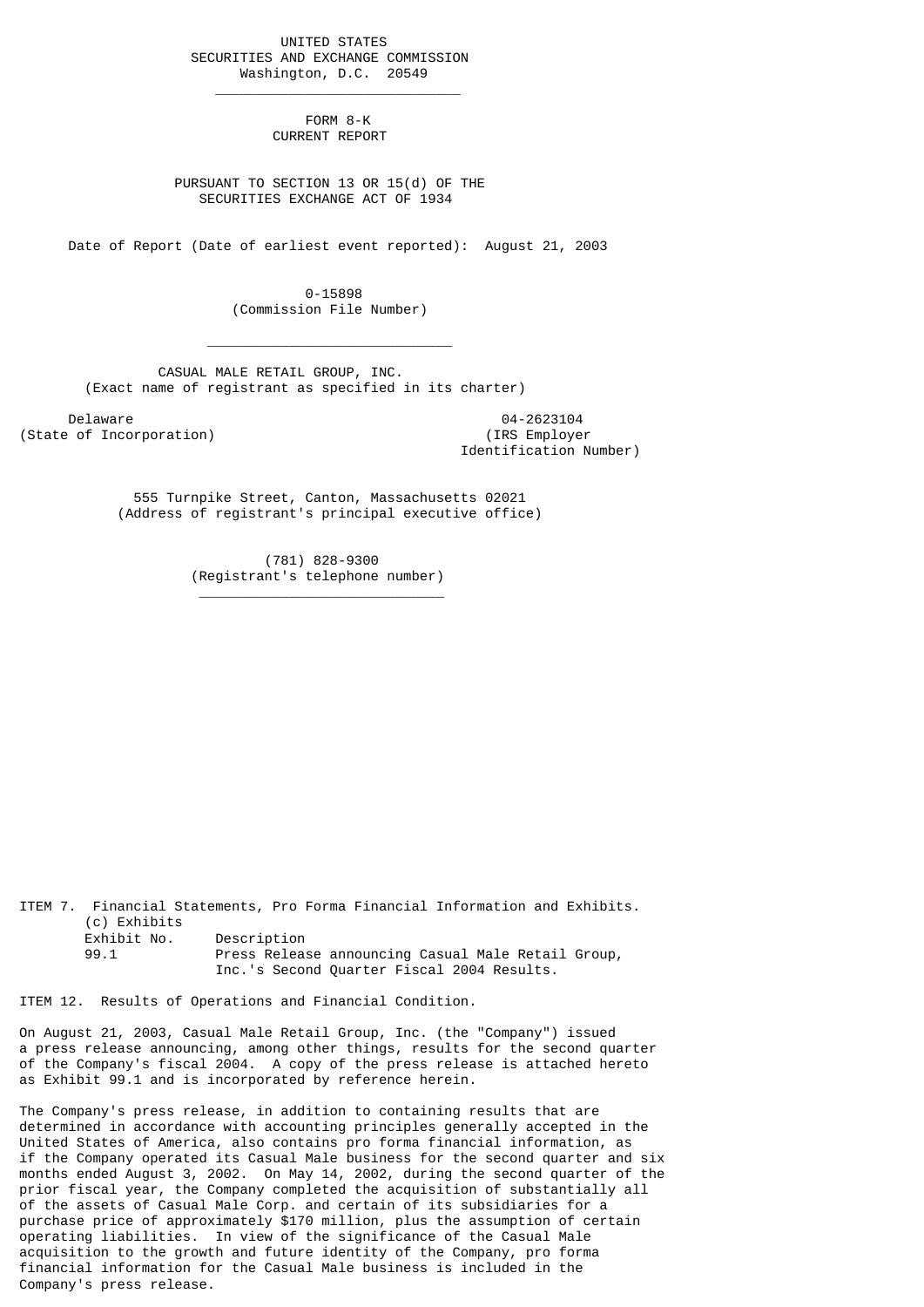## SIGNATURES

Pursuant to the requirements of the Securities Exchange Act of 1934, the registrant has duly caused this report to be signed on its behalf by the undersigned, thereunto duly authorized.

CASUAL MALE RETAIL GROUP, INC.

By: /s/ Dennis R. Hernreich

 --------------------------- Name: Dennis R. Hernreich Title: Executive Vice President and Chief Financial Officer

Date: August 21, 2003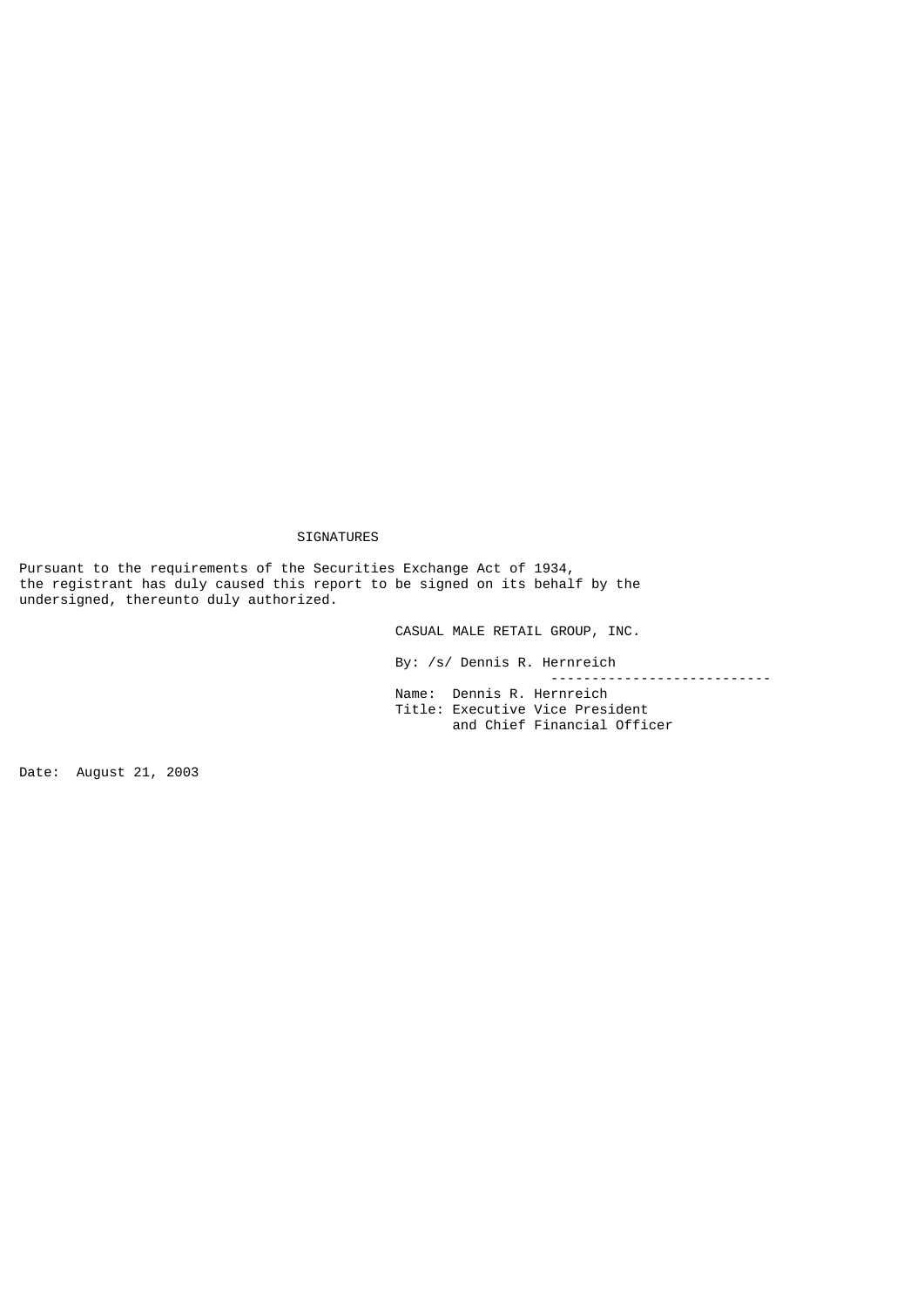For Information, Contact:

David A. Levin President and Chief Executive Officer Casual Male Retail Group, Inc. (781) 828-9300

Dennis R. Hernreich Executive Vice President, COO/CFO Casual Male Retail Group, Inc. (781) 828-9300

Jeff Unger Vice President of Investor Relations Casual Male Retail Group, Inc. (561) 514-0115

## CASUAL MALE RETAIL GROUP INC. ANNOUNCES SECOND QUARTER FISCAL 2004 RESULTS

CANTON, MA (August 21, 2003) -- Casual Male Retail Group, Inc. (NASDAQ/NMS: "CMRG"), retail brand operator of Casual Male Big & Tall, Levi's(r)/Dockers(r) Outlet by Designs, EcKo Unltd.(r) outlet stores and the George Foreman Signature Collection and Comfort Zone, today announced its operating results for the second quarter and six months ended August 2, 2003. The results include the results of the Company's acquisition of its Casual Male business since May 14, 2002.

On a consolidated basis, for the second quarter of fiscal 2004, the Company reported net income of approximately \$0.7 million, or \$0.02 per diluted share, as compared to a net loss of \$12.9 million, or \$0.80 per diluted share, for the second quarter of fiscal 2003. For the six months ended August 2, 2003, the Company reported a net loss of \$2.0 million, or \$0.06 per diluted share, as compared to a net loss of \$14.7 million, or \$0.95 per diluted share for the comparable period last year. The prior year results for the second quarter and six months ended August 3, 2002 include restructuring charges totaling \$11.1 million related to its Levi's(r)/Dockers(r) business.

The Company's Casual Male business reported operating income for the second quarter of fiscal 2004 of approximately \$4.2 million. On a pro forma basis, as if the Company owned Casual Male for the full second quarter of the prior year, the Casual Male business had operating income of approximately \$3.5 million. For the six months ended August 2, 2003, the Casual Male business reported operating income of approximately \$6.7 million as compared to \$3.1 million on a pro forma basis for the corresponding period of the prior year. This improvement in operating income was achieved primarily through lower operating expenses notwithstanding a decrease in total sales from the Casual Male business on a pro forma basis of 3.0% and 5.0% for the three and six months ended August 2, 2003. Similarly on a pro forma basis, the Casual Male business reported comparable store sales decreases of 2.3% for the second quarter of fiscal 2004 and 3.6% for the six months ended August 2, 2003.

The Company's Other Branded Apparel business, which includes its Levi's(r)/Dockers(r) outlet stores and its growing EcKo Unltd.(r) outlet stores, reported an operating loss for the second quarter of fiscal 2004 of \$0.5 million as compared to an operating loss of \$9.6 million for the second quarter of fiscal 2003. For the six months ended August 2, 2003, the Company's Other Branded Apparel business reported an operating loss of \$2.8 million as compared to an operating loss of \$11.7 million for the six months ended August 3, 2002. As mentioned, the prior year results for the three and six months ended August 3, 2002 include \$11.1 million in restructuring charges of which \$7.3 million relate to the continuing operations of the Company's Other Branded Apparel. The remaining \$3.8 million of the charge was for stores which subsequently have closed and therefore is reflected within discontinued operations on the Company's results of operations for the three and six months ended August 3, 2002.

The table below reflects actual results from continuing operations for the Company for the second quarter and six months ended August 2, 2003 and is compared to pro forma results for the second quarter and six months ended August 3, 2002 assuming that the Company's Casual Male acquisition had occurred on February 3, 2002. The Company has included in the table the historical operating results of the Casual Male business prior to the Company's acquisition. These results have been prepared on a consistent basis with the pro forma information presented in the Company's recent Form 10-K and Form 10-Q filings. The prior year pro forma results do not include any adjustments for the expected annual \$20 to \$25 million of cost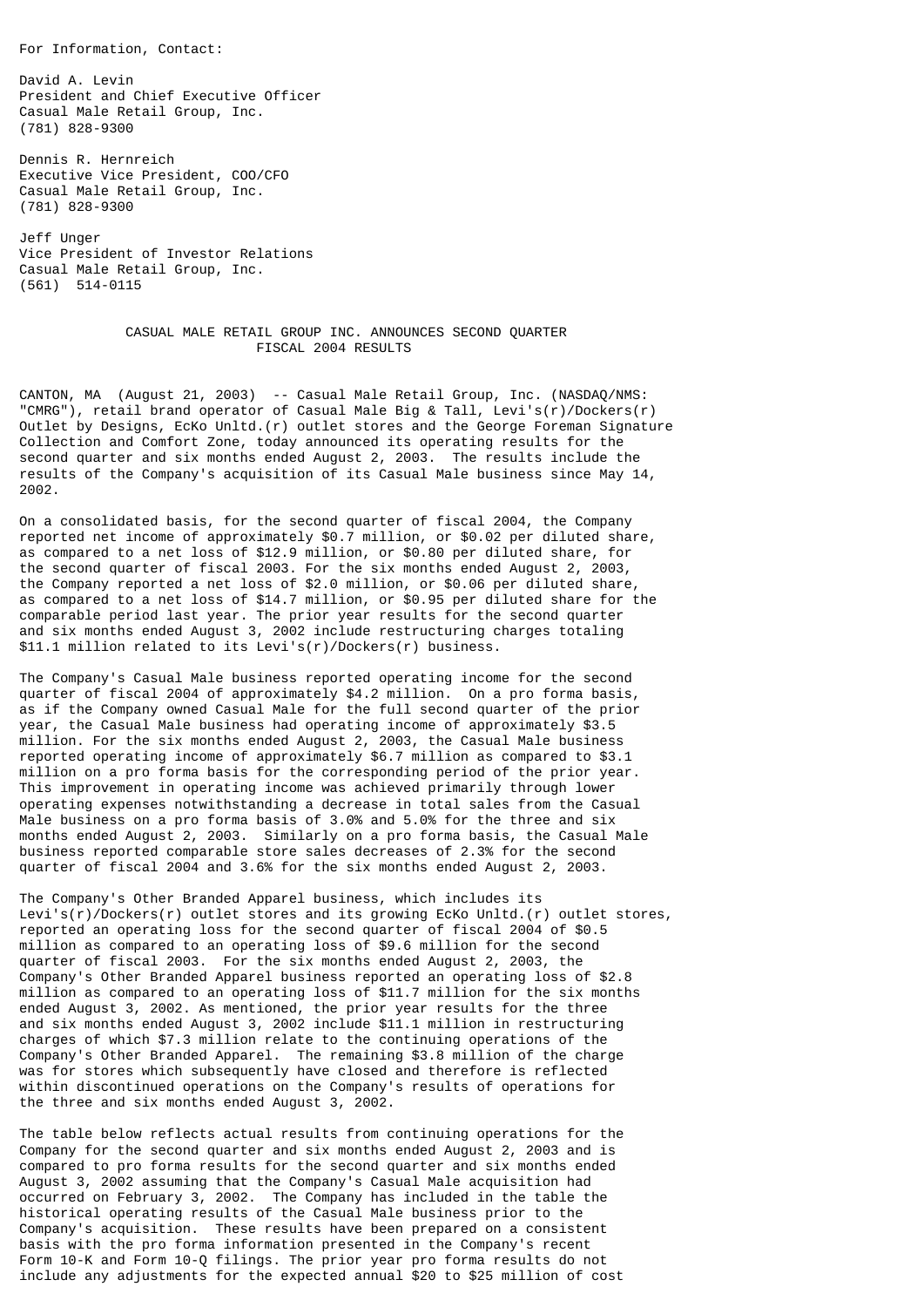savings and synergies for periods after the prior year. The operating results of the Company's Other Branded Apparel business on a continuing basis, exclusive of discontinued operations, which includes its EcKo Unltd.(r) outlet stores, primarily reflects the operating loss associated with the Levi's(r)/Dockers(r) outlet stores which the Company is in the process of exiting:

|                        | For the three months ended: |                         |    | August 2, 2003                       |    |         | August 3, 2002<br>(pro-forma) |                         |    |                              |  |         |
|------------------------|-----------------------------|-------------------------|----|--------------------------------------|----|---------|-------------------------------|-------------------------|----|------------------------------|--|---------|
| (in millions)          |                             |                         |    | Other<br><b>Branded</b>              |    |         |                               |                         |    | Other<br><b>Branded</b>      |  |         |
|                        |                             | Casual Male<br>Business |    | Apparel Combined<br>business Company |    |         |                               | Casual Male<br>business |    | Apparel Combined<br>business |  | Company |
| Sales                  | \$                          | 78.9                    |    | \$33.1                               |    | \$112.0 |                               | \$81.3                  |    | \$36.6\$3117.9               |  |         |
| Gross margin, net of   |                             |                         |    |                                      |    |         |                               |                         |    |                              |  |         |
| occupancy costs        |                             | 32.2                    |    | 7.9                                  |    | 40.1    |                               | 34.2                    |    | 7.5                          |  | 41.7    |
| Gross margin rate      |                             | 40.8%                   |    | 23.9%                                |    | 35.8%   |                               | 42.1%                   |    | 20.5%                        |  | 35.4%   |
| Selling, general and   |                             |                         |    |                                      |    |         |                               |                         |    |                              |  |         |
| administrative         |                             | 26.4                    |    | 7.8                                  |    | 34.2    |                               | 28.8                    |    | 8.6                          |  | 37.4    |
| Provision for          |                             |                         |    |                                      |    |         |                               |                         |    |                              |  |         |
| impairment of          |                             |                         |    |                                      |    |         |                               |                         |    |                              |  |         |
| assets, store closings |                             |                         |    |                                      |    |         |                               |                         |    |                              |  |         |
| and severance          |                             |                         |    |                                      |    |         |                               |                         |    | 7.3                          |  | 7.3     |
| Depreciation           |                             |                         |    |                                      |    |         |                               |                         |    |                              |  |         |
| and amortization       |                             | 1.6                     |    | 0.6                                  |    | 2.2     |                               | 1.9                     |    | 1.2                          |  | 3.1     |
|                        |                             |                         |    |                                      |    |         |                               |                         |    |                              |  |         |
| Operating              |                             |                         |    |                                      |    |         |                               |                         |    |                              |  |         |
| income (loss)          | \$                          | 4.2                     | \$ | (0.5)                                | \$ | 3.7     |                               | \$3.5                   | \$ | $(9.6)$ \$                   |  | (6.1)   |
|                        |                             |                         |    |                                      |    |         |                               |                         |    | :======= =======             |  |         |

Operating Results by Business Segment, exclusive of discontinued operations

| For the six months ended: |    |                         |                         | August 2, 2003      |    |                     | August 3, 2002<br>(pro-forma) |          |                         |              |  |                                         |
|---------------------------|----|-------------------------|-------------------------|---------------------|----|---------------------|-------------------------------|----------|-------------------------|--------------|--|-----------------------------------------|
| (in millions)             |    |                         | Other<br><b>Branded</b> |                     |    |                     |                               |          | Other<br><b>Branded</b> |              |  |                                         |
|                           |    | Casual Male<br>Business |                         | Apparel<br>business |    | Combined<br>Company |                               | business |                         | business     |  | Casual Male Apparel Combined<br>Company |
| Sales                     |    | \$115.7                 | \$                      | 59.8                | \$ | 211.5               |                               | \$159.7  |                         | \$68.6       |  | \$228.3                                 |
| Gross margin, net of      |    |                         |                         |                     |    |                     |                               |          |                         |              |  |                                         |
| occupancy costs           |    | 62.4                    |                         | 13.1                |    | 75.5                |                               | 67.4     |                         | 14.8         |  | 82.2                                    |
| Gross margin rate         |    | 41.1%                   |                         | 21.9%               |    | 35.7                |                               | 42.2%    |                         | 21.6%        |  | 36.0%                                   |
| Selling, general and      |    |                         |                         |                     |    |                     |                               |          |                         |              |  |                                         |
| administrative            |    | 52.6                    |                         | 14.7                |    | 67.3                |                               | 60.1     |                         | 16.8         |  | 76.9                                    |
| Provision for             |    |                         |                         |                     |    |                     |                               |          |                         |              |  |                                         |
| impairment of             |    |                         |                         |                     |    |                     |                               |          |                         |              |  |                                         |
| assets, store closings    |    |                         |                         |                     |    |                     |                               |          |                         |              |  |                                         |
| and severance             |    |                         |                         |                     |    |                     |                               |          |                         | 7.3          |  | 7.3                                     |
| Depreciation              |    |                         |                         |                     |    |                     |                               |          |                         |              |  |                                         |
| and amortization          |    | 3.1                     |                         | 1.2                 |    | 4.3                 |                               | 4.2      |                         | 2.4          |  | 6.6                                     |
|                           |    |                         |                         |                     |    |                     |                               |          |                         |              |  |                                         |
| Operating                 |    |                         |                         |                     |    |                     |                               |          |                         |              |  |                                         |
| income (loss)             | \$ | 6.7                     | \$                      | (2.8)               | \$ | 3.9                 | \$                            | 3.1      |                         | $$(11.7)$ \$ |  | (8.6)                                   |
|                           |    |                         |                         |                     |    |                     |                               |          |                         |              |  |                                         |

Dennis R. Hernreich, Executive Vice-President and Chief Financial Officer commented, "Although Casual Male's sales performance in the first half of this year was below original expectations, our strong gross margin rate and significant cost reductions continue to positively improve the operating profitability in the Casual Male business. With improvement in top-line performance, the Casual Male operating margins should improve further by leveraging upon its reduced expense base. In addition, the operating performance of our Other Branded Businesses has improved significantly from year ago levels resulting in an \$8.9 million improvement in operating results on a continuing basis with a corresponding drop in sales on a year to date basis of 12.8% as compared to the prior year."

David A. Levin, President and Chief Executive Officer of Casual Male Retail Group, Inc., added, "We are enthusiastic about the prospects for improved sales performance during the second half of the year as many of our new merchandising initiatives will be evident in the stores, particularly during the fourth quarter. In the second half of this year, Casual Male's major merchandising initiatives will be introduced to the stores, such as, the new key item merchandising strategy, extended sizes focused toward the tall consumer, and the expansion of our young men's assortments. We also are in the process of gearing up for next spring's launch of Comfort Zone by George Foreman and the George Foreman Signature Collection lines of big and tall apparel, which will be exclusive to our Casual Male stores, catalog, and internet. Lastly, our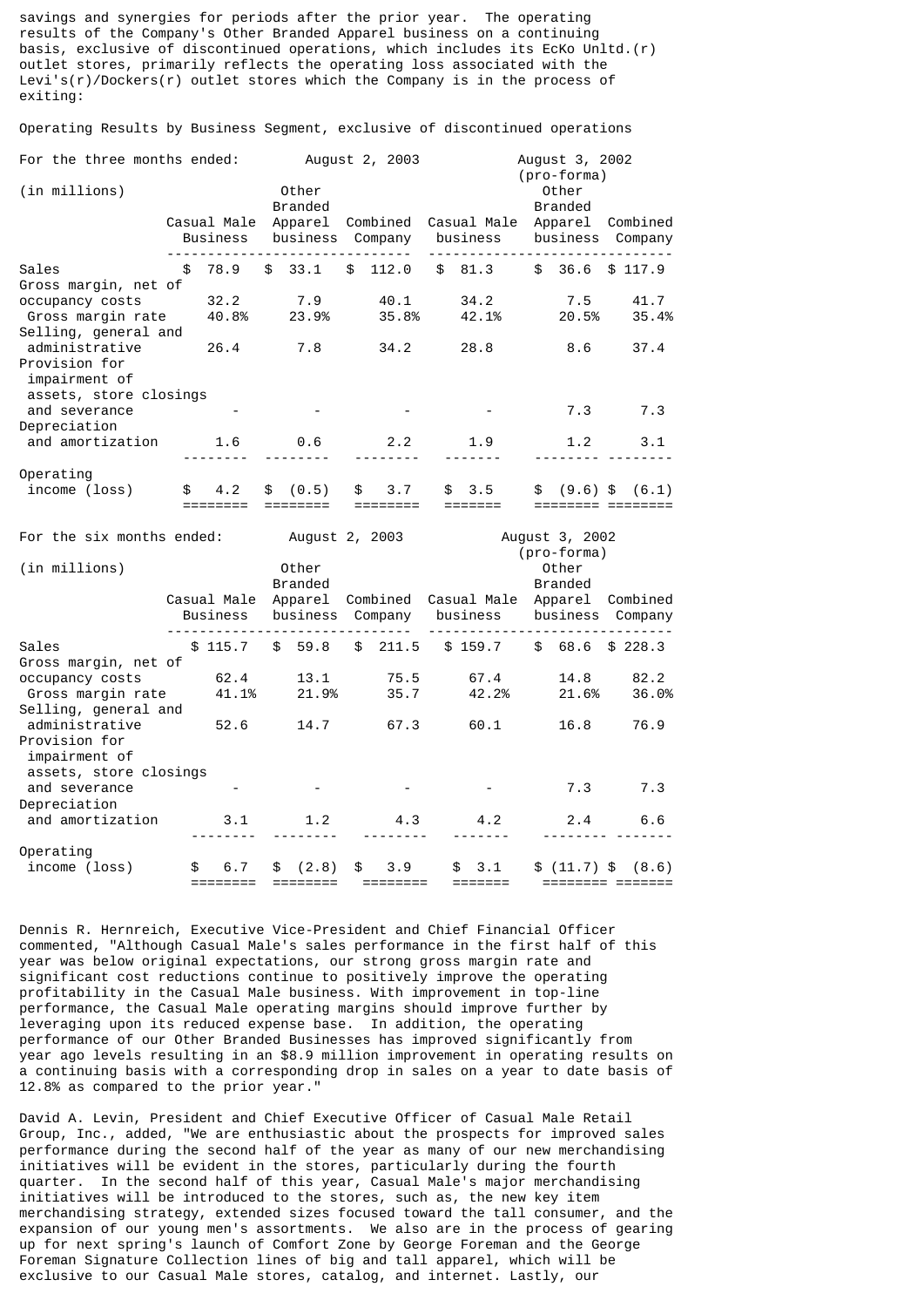Levis/Dockers outlet stores continue to experience sales declines although we are pleased with its operating performance, and the EcKo outlet stores continue to perform extremely well and expect the chain to reach 22 stores by the fourth quarter."

CMRG, the largest retailer of big and tall men's apparel, operates 476 Casual Male Big & Tall stores, Casual Male e-commerce site, Casual Male catalog business, 80 Levi's(r) Outlet by Designs and Dockers(r) Outlet by Designs stores, 18 Ecko Unltd(r) outlet stores and the George Foreman Signature Collection and Comfort Zone line of apparel. The Company is headquartered in Canton, Massachusetts and its common stock is listed on the Nasdaq National Market under the symbol "CMRG".

The discussion of forward-looking information requires management of the Company to make certain estimates and assumptions regarding the Company's strategic<br>direction and the effect of such plans on the Company's financial results. The direction and the effect of such plans on the Company's financial results. Company's actual results and the implementation of its plans and operations may differ materially from forward-looking statements made by the Company. The Company encourages readers of forward-looking information concerning the Company to refer to its prior filings with the Securities and Exchange Commission that set forth certain risks and uncertainties that may have an impact on future results and direction of the Company. The Company does not report on its progress during a quarter until after the quarter has been completed and its results have been appropriately disclosed.

(Tables to follow)

## CASUAL MALE RETAIL GROUP, INC. CONSOLIDATED STATEMENTS OF OPERATIONS (In thousands, except per share data) (Unaudited)

|                                                                                                                     | 8/2/2003                                                                                                                                                                                                                                                                                                                                                                                                                                                                             | For the three months ended<br>8/3/2002                                                                                                                                                                                                                                                                                                                                                                                                                                                          | For the six months ended<br>8/2/2003     | 8/3/2002                                                                                                                                                                                                                                                                                                                                                                                                                                                                                  |
|---------------------------------------------------------------------------------------------------------------------|--------------------------------------------------------------------------------------------------------------------------------------------------------------------------------------------------------------------------------------------------------------------------------------------------------------------------------------------------------------------------------------------------------------------------------------------------------------------------------------|-------------------------------------------------------------------------------------------------------------------------------------------------------------------------------------------------------------------------------------------------------------------------------------------------------------------------------------------------------------------------------------------------------------------------------------------------------------------------------------------------|------------------------------------------|-------------------------------------------------------------------------------------------------------------------------------------------------------------------------------------------------------------------------------------------------------------------------------------------------------------------------------------------------------------------------------------------------------------------------------------------------------------------------------------------|
| Sales                                                                                                               | \$112,034                                                                                                                                                                                                                                                                                                                                                                                                                                                                            | \$110,016                                                                                                                                                                                                                                                                                                                                                                                                                                                                                       | \$211,500                                | \$141,987                                                                                                                                                                                                                                                                                                                                                                                                                                                                                 |
| Cost of goods sold<br>including occupancy                                                                           | 71, 915<br><u> - - - - - - - - -</u>                                                                                                                                                                                                                                                                                                                                                                                                                                                 | 71,922<br><u> - - - - - - - - -</u>                                                                                                                                                                                                                                                                                                                                                                                                                                                             |                                          | 136,013 96,703<br><u> - - - - - - - -</u>                                                                                                                                                                                                                                                                                                                                                                                                                                                 |
| Gross profit                                                                                                        | 40,119                                                                                                                                                                                                                                                                                                                                                                                                                                                                               | 38,094                                                                                                                                                                                                                                                                                                                                                                                                                                                                                          | 75,487                                   | 45,284                                                                                                                                                                                                                                                                                                                                                                                                                                                                                    |
| Expenses:<br>Selling, general<br>and administrative<br>Provision for<br>impairment of assets,<br>store closings and | 34,207                                                                                                                                                                                                                                                                                                                                                                                                                                                                               | 32,723                                                                                                                                                                                                                                                                                                                                                                                                                                                                                          | 67,330                                   | 40,764                                                                                                                                                                                                                                                                                                                                                                                                                                                                                    |
| severance                                                                                                           |                                                                                                                                                                                                                                                                                                                                                                                                                                                                                      | 7,250                                                                                                                                                                                                                                                                                                                                                                                                                                                                                           |                                          | 7,250                                                                                                                                                                                                                                                                                                                                                                                                                                                                                     |
| Depreciation and<br>amortization                                                                                    | 2,206<br>$- - - - - - -$                                                                                                                                                                                                                                                                                                                                                                                                                                                             | 2,801<br>$\begin{array}{cccccccccccccc} \multicolumn{2}{c}{} & \multicolumn{2}{c}{} & \multicolumn{2}{c}{} & \multicolumn{2}{c}{} & \multicolumn{2}{c}{} & \multicolumn{2}{c}{} & \multicolumn{2}{c}{} & \multicolumn{2}{c}{} & \multicolumn{2}{c}{} & \multicolumn{2}{c}{} & \multicolumn{2}{c}{} & \multicolumn{2}{c}{} & \multicolumn{2}{c}{} & \multicolumn{2}{c}{} & \multicolumn{2}{c}{} & \multicolumn{2}{c}{} & \multicolumn{2}{c}{} & \multicolumn{2}{c}{} & \multicolumn{2}{c}{} & \$ | $- - - - - - - -$                        | 4,268 4,062<br>$\frac{1}{2} \left( \frac{1}{2} \right) \left( \frac{1}{2} \right) \left( \frac{1}{2} \right) \left( \frac{1}{2} \right) \left( \frac{1}{2} \right) \left( \frac{1}{2} \right) \left( \frac{1}{2} \right) \left( \frac{1}{2} \right) \left( \frac{1}{2} \right) \left( \frac{1}{2} \right) \left( \frac{1}{2} \right) \left( \frac{1}{2} \right) \left( \frac{1}{2} \right) \left( \frac{1}{2} \right) \left( \frac{1}{2} \right) \left( \frac{1}{2} \right) \left( \frac$ |
| Total expenses                                                                                                      | 36,413<br>$\frac{1}{2} \left( \frac{1}{2} \right) \left( \frac{1}{2} \right) \left( \frac{1}{2} \right) \left( \frac{1}{2} \right) \left( \frac{1}{2} \right) \left( \frac{1}{2} \right) \left( \frac{1}{2} \right) \left( \frac{1}{2} \right) \left( \frac{1}{2} \right) \left( \frac{1}{2} \right) \left( \frac{1}{2} \right) \left( \frac{1}{2} \right) \left( \frac{1}{2} \right) \left( \frac{1}{2} \right) \left( \frac{1}{2} \right) \left( \frac{1}{2} \right) \left( \frac$ | 42,774<br>$\frac{1}{2} \left( \frac{1}{2} \right) \left( \frac{1}{2} \right) \left( \frac{1}{2} \right) \left( \frac{1}{2} \right) \left( \frac{1}{2} \right) \left( \frac{1}{2} \right) \left( \frac{1}{2} \right) \left( \frac{1}{2} \right) \left( \frac{1}{2} \right) \left( \frac{1}{2} \right) \left( \frac{1}{2} \right) \left( \frac{1}{2} \right) \left( \frac{1}{2} \right) \left( \frac{1}{2} \right) \left( \frac{1}{2} \right) \left( \frac{1}{2} \right) \left( \frac$            | 71,598                                   | 52,076<br>-------                                                                                                                                                                                                                                                                                                                                                                                                                                                                         |
| Operating income<br>$(\text{loss})$                                                                                 | 3,706                                                                                                                                                                                                                                                                                                                                                                                                                                                                                | (4,680)                                                                                                                                                                                                                                                                                                                                                                                                                                                                                         | 3,889                                    | (6, 792)                                                                                                                                                                                                                                                                                                                                                                                                                                                                                  |
| Interest expense, net                                                                                               | 2,976<br>------                                                                                                                                                                                                                                                                                                                                                                                                                                                                      | 2,706                                                                                                                                                                                                                                                                                                                                                                                                                                                                                           | 5,861                                    | 3,060                                                                                                                                                                                                                                                                                                                                                                                                                                                                                     |
| Income (loss) from continuing<br>operations before<br>minority interest and                                         |                                                                                                                                                                                                                                                                                                                                                                                                                                                                                      |                                                                                                                                                                                                                                                                                                                                                                                                                                                                                                 |                                          |                                                                                                                                                                                                                                                                                                                                                                                                                                                                                           |
| income taxes<br>Minority interest                                                                                   | 730<br>(20)                                                                                                                                                                                                                                                                                                                                                                                                                                                                          | (7, 386)                                                                                                                                                                                                                                                                                                                                                                                                                                                                                        | (92)                                     | $(1, 972)$ $(9, 852)$                                                                                                                                                                                                                                                                                                                                                                                                                                                                     |
| Provision for<br>income taxes                                                                                       | $\sim 100$ km s $^{-1}$                                                                                                                                                                                                                                                                                                                                                                                                                                                              | 1,053                                                                                                                                                                                                                                                                                                                                                                                                                                                                                           |                                          |                                                                                                                                                                                                                                                                                                                                                                                                                                                                                           |
| Net income (loss) from                                                                                              |                                                                                                                                                                                                                                                                                                                                                                                                                                                                                      |                                                                                                                                                                                                                                                                                                                                                                                                                                                                                                 | -------                                  |                                                                                                                                                                                                                                                                                                                                                                                                                                                                                           |
| continuing operations                                                                                               | 750                                                                                                                                                                                                                                                                                                                                                                                                                                                                                  | (8, 439)                                                                                                                                                                                                                                                                                                                                                                                                                                                                                        | (1, 880)<br>---------                    | (9, 852)                                                                                                                                                                                                                                                                                                                                                                                                                                                                                  |
| Loss from discontinued<br>operations                                                                                | (92)                                                                                                                                                                                                                                                                                                                                                                                                                                                                                 | (4, 476)                                                                                                                                                                                                                                                                                                                                                                                                                                                                                        | (217)                                    | (4, 858)                                                                                                                                                                                                                                                                                                                                                                                                                                                                                  |
| Net income (loss)                                                                                                   | 658<br>\$<br>$=$ $=$ $=$ $=$ $=$ $=$ $=$ $=$ $=$                                                                                                                                                                                                                                                                                                                                                                                                                                     | \$(12, 915)                                                                                                                                                                                                                                                                                                                                                                                                                                                                                     | \$(2,097)<br>$=$ $=$ $=$ $=$ $=$ $=$ $=$ | \$(14, 710)<br>=========                                                                                                                                                                                                                                                                                                                                                                                                                                                                  |

Net income (loss) per share

- - basic and diluted